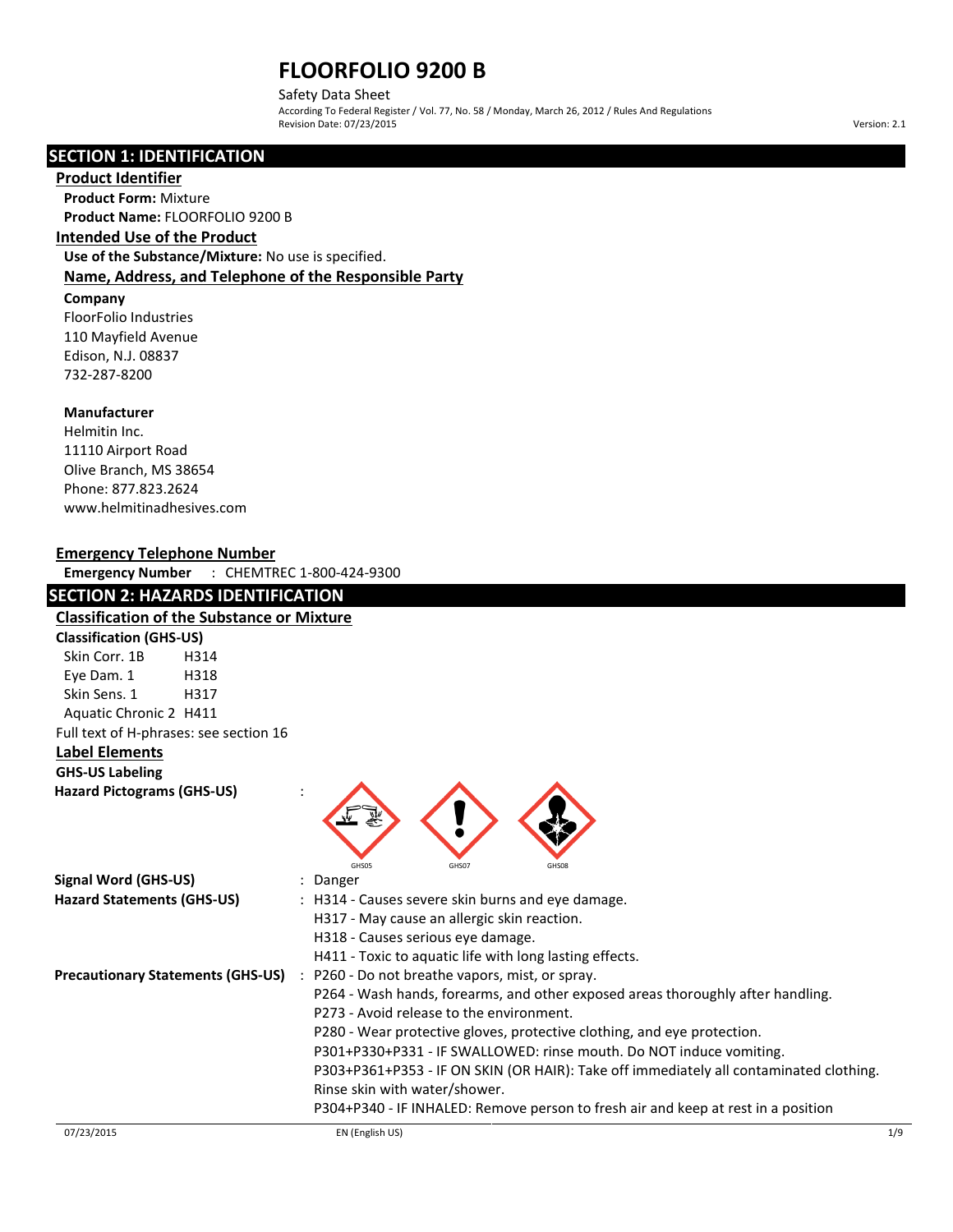#### Safety Data Sheet

According To Federal Register / Vol. 77, No. 58 / Monday, March 26, 2012 / Rules And Regulations

comfortable for breathing.

P305+P351+P338 - IF IN EYES: Rinse cautiously with water for several minutes. Remove contact lenses, if present and easy to do. Continue rinsing.

### **Other Hazards**

**Mixture**

Exposure may aggravate those with pre-existing eye, skin, or respiratory conditions.

**Unknown Acute Toxicity (GHS-US)** Not available

# **SECTION 3: COMPOSITION/INFORMATION ON INGREDIENTS**

| <b>NIXTURE</b>                                                                                          |                           |             |
|---------------------------------------------------------------------------------------------------------|---------------------------|-------------|
| <b>Name</b>                                                                                             | <b>Product Identifier</b> | % (w/w)     |
| Fatty acids, C18-unsaturated, dimers,<br>polymers with tall-oil fatty acids and<br>triethylenetetramine | (CAS No) 68082-29-1       | $15 - 40$   |
| Propanol, oxybis-, dibenzoate                                                                           | (CAS No) 27138-31-4       | $3 - 7$     |
| 2,4,6-Tri(dimethylaminomethyl)phenol                                                                    | (CAS No) 90-72-2          | $3 - 7$     |
| Tetraethylenepentamine                                                                                  | (CAS No) 112-57-2         | $3 - 7$     |
| Triethylenetetramine                                                                                    | (CAS No) 112-24-3         | $1 - 5$     |
| Quartz*                                                                                                 | (CAS No) 14808-60-7       | $0.1 - 1.0$ |
|                                                                                                         |                           |             |

\*This product contains a material that may be hazardous when present as an airborne dust. Since this product is in a liquid form, the material is not able to become airborne and cannot be inhaled. Thus, the hazards usually associated with this material are not applicable to this product.

# **SECTION 4: FIRST AID MEASURES**

### **Description of First Aid Measures**

**General:** Never give anything by mouth to an unconscious person. If you feel unwell, seek medical advice (show the label if possible). **Inhalation:** Remove to fresh air and keep at rest in a position comfortable for breathing. Obtain medical attention if breathing difficulty persists.

**Skin Contact:** Immediately flush skin with plenty of water for at least 60 minutes. Take off contaminated clothing and wash it before reuse. Call a POISON CENTER or doctor/physician if you feel unwell.

**Eye Contact:** Rinse cautiously with water for at least 60 minutes. Remove contact lenses, if present and easy to do. Continue rinsing. Obtain medical attention.

**Ingestion:** Do NOT induce vomiting. Rinse mouth. Immediately call a POISON CENTER or doctor/physician.

### **Most Important Symptoms and Effects Both Acute and Delayed**

**General:** Causes severe skin burns and eye damage. May cause an allergic reaction in sensitive individuals. **Inhalation:** May cause respiratory irritation.

**Skin Contact:** Contact may cause immediate severe irritation progressing quickly to chemical burns. Symptoms may include: Redness, pain, swelling, itching, burning, dryness, and dermatitis. May cause an allergic reaction in sensitive individuals.

**Eye Contact:** Serious damage to eyes. Symptoms may include: Redness, pain, swelling, itching, burning, tearing, and blurred vision. **Ingestion:** Ingestion is likely to be harmful or have adverse effects.

#### **Indication of Any Immediate Medical Attention and Special Treatment Needed**

If you feel unwell, seek medical advice (show the label where possible).

# **SECTION 5: FIRE-FIGHTING MEASURES**

# **Extinguishing Media**

**Suitable Extinguishing Media:** Use extinguishing media appropriate for surrounding fire.

**Unsuitable Extinguishing Media:** Do not use a heavy water stream. Use of heavy stream of water may spread fire.

# **Special Hazards Arising From the Substance or Mixture**

**Fire Hazard:** Product is not flammable.

**Explosion Hazard:** Product is not explosive.

**Reactivity:** Hazardous polymerisation can occur on heating.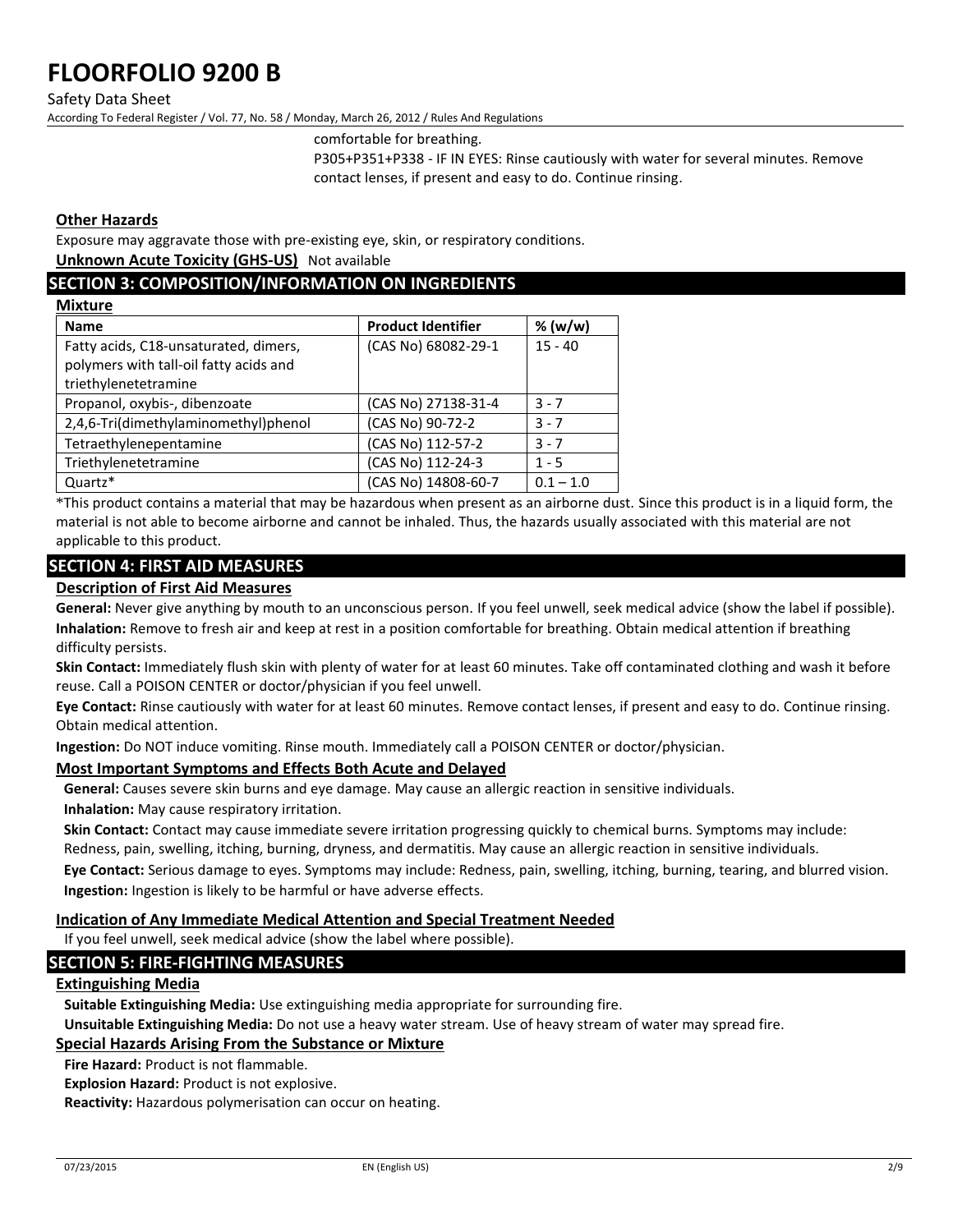Safety Data Sheet

According To Federal Register / Vol. 77, No. 58 / Monday, March 26, 2012 / Rules And Regulations

# **Advice for Firefighters**

**Precautionary Measures Fire:** Exercise caution when fighting any chemical fire. Under fire conditions, hazardous fumes will be present.

**Firefighting Instructions:** Use water spray or fog for cooling exposed containers. In case of major fire and large quantities: Evacuate area. Fight fire remotely due to the risk of explosion.

**Protection During Firefighting:** Do not enter fire area without proper protective equipment, including respiratory protection. **Hazardous Combustion Products**: Under fire conditions this material may produce hazardous carbon dioxide (CO2), carbon monoxide (CO), various low molecular weight hydrocarbons, and smoke. Nitrogen oxides. Amines. Ammonia.

### **Reference to Other Sections**

Refer to section 9 for flammability properties.

# **SECTION 6: ACCIDENTAL RELEASE MEASURES**

# **Personal Precautions, Protective Equipment and Emergency Procedures**

**General Measures:** Do not breathe vapor, mist or spray. Do not get in eyes, on skin, or on clothing. Use only outdoors or in a wellventilated area. Do not allow product to spread into the environment.

#### **For Non-Emergency Personnel**

**Protective Equipment:** Use appropriate personal protection equipment (PPE).

**Emergency Procedures:** Evacuate unnecessary personnel.

# **For Emergency Personnel**

**Protective Equipment:** Equip cleanup crew with proper protection.

**Emergency Procedures:** Upon arrival at the scene, a first responder is expected to recognize the presence of dangerous goods, protect oneself and the public, secure the area, and call for the assistance of trained personnel as soon as conditions permit.

#### **Environmental Precautions**

Prevent entry to sewers and public waters. Notify authorities if liquid enters sewers or public waters.

# **Methods and Material for Containment and Cleaning Up**

**For Containment:** Contain any spills with dikes or absorbents to prevent migration and entry into sewers or streams.

**Methods for Cleaning Up:** Place absorbed material in closed containers for disposal. Clean up spills immediately and dispose of waste safely. Notify authorities if product enters sewers or public waters.

#### **Reference to Other Sections**

See Section 8, Exposure Controls and Personal Protection. See Section 13, Disposal Considerations.

# **SECTION 7: HANDLING AND STORAGE**

# **Precautions for Safe Handling**

**Additional Hazards When Processed:** Hazardous polymerization may occur if exposed to high temperature. Product to be handled in a closed system and under strictly controlled conditions.

**Hygiene Measures:** Handle in accordance with good industrial hygiene and safety procedures. Wash hands and other exposed areas with mild soap and water before eating, drinking or smoking and when leaving work.

# **Conditions for Safe Storage, Including Any Incompatibilities**

**Technical Measures:** Any proposed use of this product in elevated-temperature processes should be thoroughly evaluated to assure that safe operating conditions are established and maintained. Comply with applicable regulations.

**Storage Conditions:** Store in a dry, cool and well-ventilated place. Keep container closed when not in use. Keep/Store away from direct sunlight, extremely high or low temperatures and incompatible materials.

**Incompatible Materials:** Strong acids, strong bases, strong oxidizers. Nitrogen containing compounds, ammonium compounds. **Specific End Use(s)**

# No use is specified.

# **SECTION 8: EXPOSURE CONTROLS/PERSONAL PROTECTION**

# **Control Parameters**

For substances listed in section 3 that are not listed here, there are no established Exposure limits from the manufacturer, supplier, importer, or the appropriate advisory agency including: ACGIH (TLV), NIOSH (REL), OSHA (PEL), Canadian provincial governments, or the Mexican government

| Quartz (14808-60-7) |                                      |                                                                           |
|---------------------|--------------------------------------|---------------------------------------------------------------------------|
| <b>USA ACGIH</b>    | $ACGIH TWA$ (mg/m <sup>3</sup> )     | 0.025 mg/m <sup>3</sup> (respirable fraction)                             |
| <b>USA OSHA</b>     | OSHA PEL (STEL) (mg/m <sup>3</sup> ) | 250 mppcf/%SiO <sub>2</sub> +5, 10mg/m <sup>3</sup> /%SiO <sub>2</sub> +2 |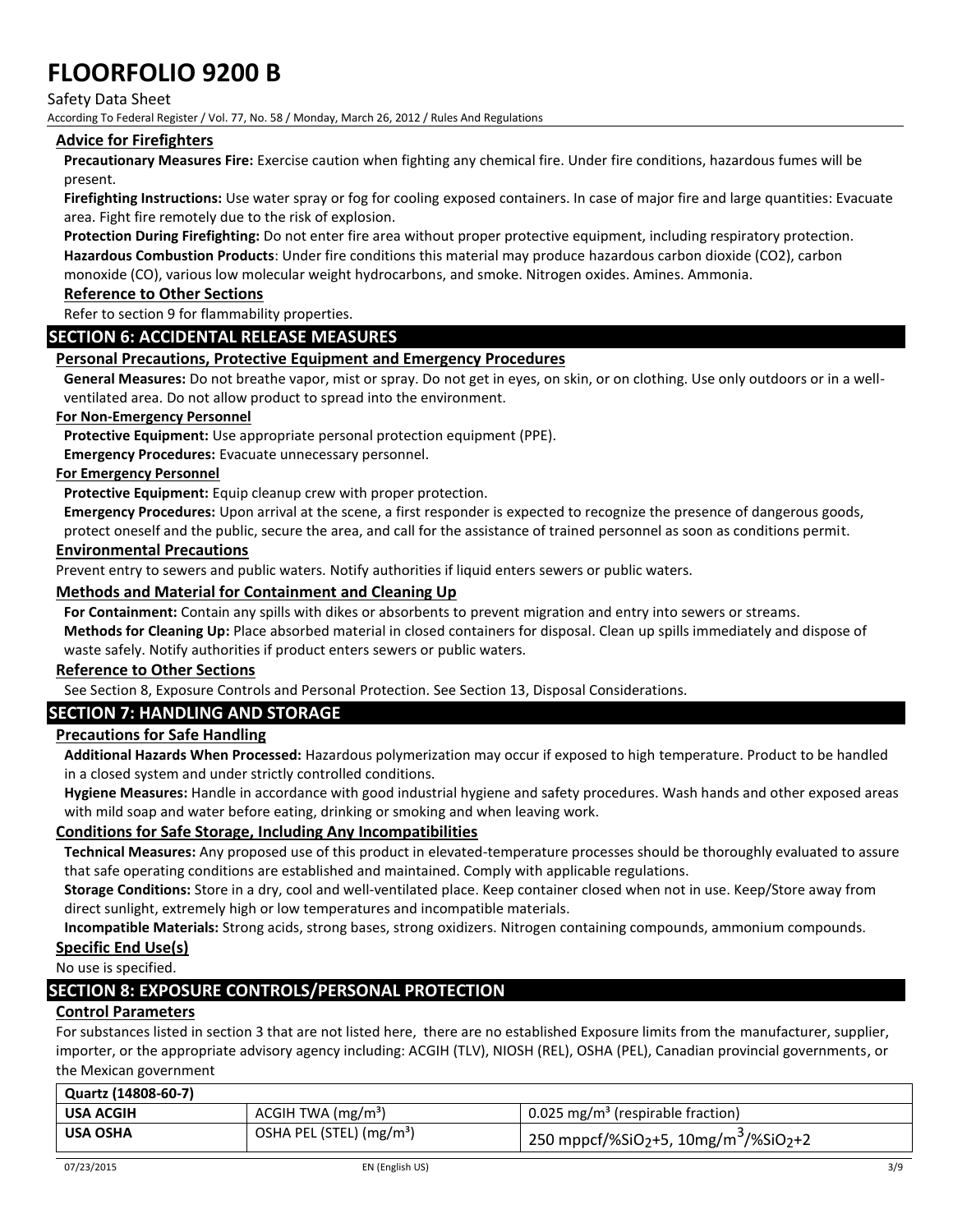#### Safety Data Sheet

According To Federal Register / Vol. 77, No. 58 / Monday, March 26, 2012 / Rules And Regulations

| <b>USA NIOSH</b>                   | NIOSH REL (TWA) (mg/m <sup>3</sup> ) | 0.05 mg/m <sup>3</sup> (respirable dust)                             |
|------------------------------------|--------------------------------------|----------------------------------------------------------------------|
|                                    |                                      |                                                                      |
| <b>USA IDLH</b>                    | US IDLH $(mg/m3)$                    | 50 mg/m <sup>3</sup> (respirable dust)                               |
| <b>Alberta</b>                     | OEL TWA (mg/m <sup>3</sup> )         | 0.025 mg/m <sup>3</sup> (respirable particulate)                     |
| <b>British Columbia</b>            | OEL TWA (mg/m <sup>3</sup> )         | $0.025$ mg/m <sup>3</sup> (respirable)                               |
| <b>Manitoba</b>                    | OEL TWA (mg/m <sup>3</sup> )         | 0.025 mg/m <sup>3</sup> (respirable fraction)                        |
| <b>New Brunswick</b>               | OEL TWA (mg/m <sup>3</sup> )         | 0.1 mg/m <sup>3</sup> (respirable fraction)                          |
| <b>Newfoundland &amp; Labrador</b> | OEL TWA (mg/m <sup>3</sup> )         | 0.025 mg/m <sup>3</sup> (respirable fraction)                        |
| Nova Scotia                        | OEL TWA (mg/m <sup>3</sup> )         | 0.025 mg/m <sup>3</sup> (respirable fraction)                        |
| <b>Nunavut</b>                     | OEL TWA (mg/m <sup>3</sup> )         | 0.1 mg/m <sup>3</sup> (respirable mass)                              |
| <b>Northwest Territories</b>       | OEL TWA (mg/m <sup>3</sup> )         | 0.1 mg/m <sup>3</sup> (respirable mass)                              |
| <b>Ontario</b>                     | OEL TWA (mg/m <sup>3</sup> )         | 0.10 mg/m <sup>3</sup> (designated substances regulation-respirable) |
| <b>Prince Edward Island</b>        | OEL TWA (mg/m <sup>3</sup> )         | 0.025 mg/m <sup>3</sup> (respirable fraction)                        |
| Québec                             | VEMP ( $mg/m3$ )                     | 0.1 mg/m <sup>3</sup> (respirable dust)                              |
| Saskatchewan                       | OEL TWA (mg/m <sup>3</sup> )         | 0.05 mg/m <sup>3</sup> (respirable fraction)                         |
| Yukon                              | OEL TWA (mg/m <sup>3</sup> )         | 300 particle/mL                                                      |
| Triethylenetetramine (112-24-3)    |                                      |                                                                      |
| <b>Ontario</b>                     | OEL TWA (mg/m <sup>3</sup> )         | 3 mg/ $m3$                                                           |
| Ontario                            | OEL TWA (ppm)                        | $0.5$ ppm                                                            |

# **Exposure Controls**

**Appropriate Engineering Controls:** Emergency eye wash fountains and safety showers should be available in the immediate vicinity of any potential exposure, but are not required. Product to be handled under strictly controlled conditions. Ensure all national/local regulations are observed. Gas detectors should be used when toxic gases may be released. Provide exhaust ventilation or other engineering controls to keep the airborne concentrations of vapor or mists below the applicable workplace exposure limits.

**Personal Protective Equipment:** Protective goggles. Gloves. Protective clothing. Insufficient ventilation: wear respiratory protection. Face shield.



**Materials for Protective Clothing:** Chemically resistant materials and fabrics.

**Hand Protection:** Wear chemically resistant protective gloves.

**Eye Protection:** Chemical safety goggles.

**Skin and Body Protection:** Wear suitable protective clothing.

**Respiratory Protection:** If exposure limits are exceeded or irritation is experienced, approved respiratory protection should be worn. **Environmental Exposure Controls:** Do not allow the product to be released into the environment.

**Consumer Exposure Controls:** Do not eat, drink or smoke during use

# **SECTION 9: PHYSICAL AND CHEMICAL PROPERTIES**

**Information on Basic Physical and Chemical Properties**

| <b>Physical State</b>            | Liquid                |
|----------------------------------|-----------------------|
| Appearance                       | Thick liquid          |
| Odor                             | Amine Odor            |
| <b>Odor Threshold</b>            | Not available         |
| рH                               | Not available         |
| <b>Evaporation Rate</b>          | Not available         |
| <b>Melting Point</b>             | Not available         |
| <b>Freezing Point</b>            | Not available         |
| <b>Boiling Point</b>             | ≈ 350 °F (176.67 °C)  |
| <b>Flash Point</b>               | $>$ 200 °F (93.33 °C) |
| <b>Auto-ignition Temperature</b> | Not available         |
| <b>Decomposition Temperature</b> | Not available         |
|                                  |                       |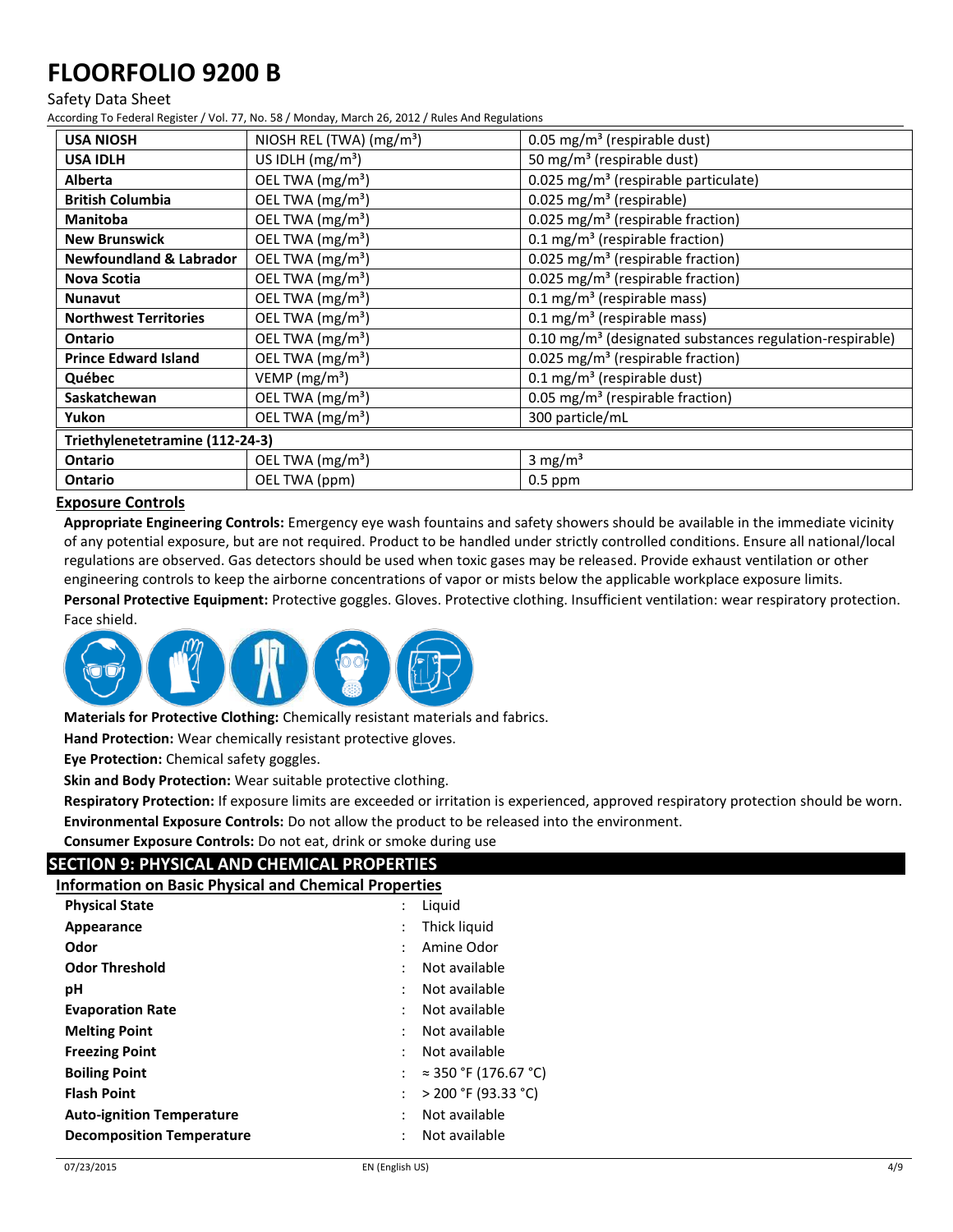#### Safety Data Sheet

According To Federal Register / Vol. 77, No. 58 / Monday, March 26, 2012 / Rules And Regulations

| Flammability (solid, gas)                                | Not available                                                         |
|----------------------------------------------------------|-----------------------------------------------------------------------|
| Lower Flammable Limit                                    | Not available                                                         |
| <b>Upper Flammable Limit</b>                             | Not available                                                         |
| <b>Vapor Pressure</b>                                    | Not available                                                         |
| <b>Relative Vapor Density at 20 °C</b>                   | Not available                                                         |
| <b>Relative Density</b>                                  | Not available                                                         |
| <b>Specific Gravity</b>                                  | 1.4                                                                   |
| Solubility                                               | Not available                                                         |
| <b>Partition Coefficient: N-Octanol/Water</b>            | Not available                                                         |
| <b>Viscosity</b>                                         | Approximately 30,000 cps                                              |
| <b>Explosion Data - Sensitivity to Mechanical Impact</b> | Not expected to present an explosion hazard due to mechanical impact. |
| <b>Explosion Data - Sensitivity to Static Discharge</b>  | Not expected to present an explosion hazard due to static discharge.  |
| <b>VOC Content (SCAQMD Rule 1168)</b>                    | $<$ 12 g/L ( $<$ 0.1 lbs/gal)                                         |

# **SECTION 10: STABILITY AND REACTIVITY**

**Reactivity:** Hazardous polymerisation can occur on heating.

**Chemical Stability:** Stable under recommended handling and storage conditions (see section 7).

**Possibility of Hazardous Reactions:** Hazardous polymerization will not occur.

**Conditions to Avoid:** Direct sunlight. Extremely high or low temperatures. Ignition sources. Incompatible materials.

**Incompatible Materials:** Strong acids. Strong bases. Strong oxidizers. Amines.

Hazardous Decomposition Products: Under fire conditions this material may produce hazardous carbon dioxide (CO<sub>2</sub>), carbon monoxide (CO), various low molecular weight hydrocarbons, and smoke. Nitrogen oxides. Ammonia. Amines.

#### **SECTION 11: TOXICOLOGICAL INFORMATION**

# **Information on Toxicological Effects - Product**

**Acute Toxicity:** Not classified

**LD50 and LC50 Data:** Not available

**Skin Corrosion/Irritation:** Causes severe skin burns and eye damage.

**Serious Eye Damage/Irritation:** Causes serious eye damage.

**Respiratory or Skin Sensitization:** May cause an allergic skin reaction.

**Germ Cell Mutagenicity:** Not classified

**Teratogenicity:** Not classified

**Carcinogenicity:** Not classified

**Specific Target Organ Toxicity (Repeated Exposure):** Not classified

**Reproductive Toxicity:** Not classified

**Specific Target Organ Toxicity (Single Exposure):** Not classified

**Aspiration Hazard:** Not classified

**Symptoms/Injuries After Inhalation:** May cause respiratory irritation.

**Symptoms/Injuries After Skin Contact:** Contact may cause immediate severe irritation progressing quickly to chemical burns.

Symptoms may include: Redness, pain, swelling, itching, burning, dryness, and dermatitis. May cause an allergic reaction in sensitive individuals.

**Symptoms/Injuries After Eye Contact:** Serious damage to eyes. Symptoms may include: Redness, pain, swelling, itching, burning, tearing, and blurred vision.

**Symptoms/Injuries After Ingestion:** Ingestion is likely to be harmful or have adverse effects.

# **Information on Toxicological Effects - Ingredient(s)**

### **LD50 and LC50 Data:**

| Quartz (14808-60-7)                                                                                            |                |  |
|----------------------------------------------------------------------------------------------------------------|----------------|--|
| <b>LD50 Oral Rat</b>                                                                                           | > 5000 mg/kg   |  |
| <b>LD50 Dermal Rat</b>                                                                                         | > 5000 mg/kg   |  |
| Fatty acids, C18-unsaturated, dimers, polymers with tall-oil fatty acids and triethylenetetramine (68082-29-1) |                |  |
| <b>LD50 Oral Rat</b>                                                                                           | $>$ 2000 mg/kg |  |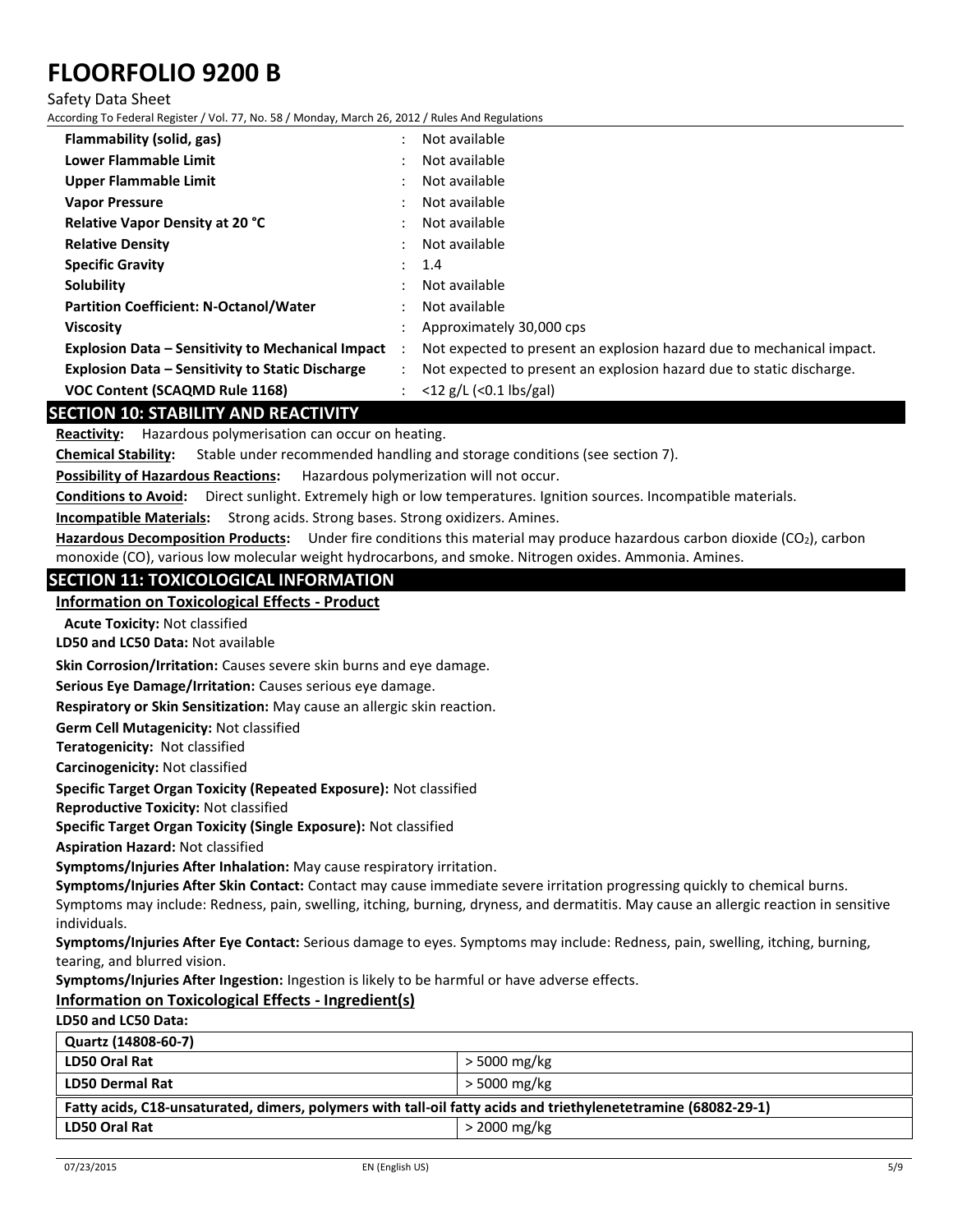#### Safety Data Sheet

According To Federal Register / Vol. 77, No. 58 / Monday, March 26, 2012 / Rules And Regulations

| <b>LD50 Dermal Rat</b>                          | $>$ 2000 mg/kg           |  |
|-------------------------------------------------|--------------------------|--|
| Triethylenetetramine (112-24-3)                 |                          |  |
| LD50 Oral Rat                                   | 2500 mg/kg               |  |
| <b>LD50 Dermal Rabbit</b>                       | 550 mg/kg                |  |
| 2,4,6-Tri(dimethylaminomethyl)phenol (90-72-2)  |                          |  |
| LD50 Oral Rat                                   | $1000 \,\mathrm{mg/kg}$  |  |
| <b>LD50 Dermal Rat</b>                          | $1280$ mg/kg             |  |
| Tetraethylenepentamine (112-57-2)               |                          |  |
| LD50 Oral Rat                                   | 2100 mg/kg               |  |
| <b>LD50 Dermal Rabbit</b>                       | $660 \mu$ J/kg           |  |
| Quartz (14808-60-7)                             |                          |  |
| <b>IARC Group</b>                               | 1                        |  |
| <b>National Toxicology Program (NTP) Status</b> | Known Human Carcinogens. |  |

# **SECTION 12: ECOLOGICAL INFORMATION**

# **Toxicity**

**Ecology - General:** Toxic to aquatic life with long lasting effects.

| Triethylenetetramine (112-24-3)   |                                                                             |
|-----------------------------------|-----------------------------------------------------------------------------|
| LC50 Fish 1                       | 570 mg/l (Exposure time: 96 h - Species: Poecilia reticulata [semi-static]) |
| EC50 Daphnia 1                    | 31.1 mg/l (Exposure time: 48 h - Species: Daphnia magna)                    |
| <b>LC 50 Fish 2</b>               | 495 mg/l (Exposure time: 96 h - Species: Pimephales promelas)               |
| Tetraethylenepentamine (112-57-2) |                                                                             |
| LC50 Fish 1                       | 420 mg/l (Exposure time: 96 h - Species: Poecilia reticulata [static])      |
| EC50 Daphnia 1                    | 24.1 mg/l (Exposure time: 48 h - Species: Daphnia magna)                    |
|                                   |                                                                             |

**Persistence and Degradability** Not available

# **Bioaccumulative Potential**

| Triethylenetetramine (112-24-3)   |                               |  |
|-----------------------------------|-------------------------------|--|
| <b>BCF Fish 1</b>                 | (no bioaccumulation expected) |  |
| Log Pow                           | $-1.4$                        |  |
| Tetraethylenepentamine (112-57-2) |                               |  |
| <b>BCF Fish 1</b>                 | (no bioaccumulation expected) |  |
| Log Pow                           | $\leq$ 1                      |  |

**Mobility in Soil** Not available

# **Other Adverse Effects**

Not available

# **SECTION 13: DISPOSAL CONSIDERATIONS**

**Sewage Disposal Recommendations:** Do not flush into surface water or sewer system.

**Waste Disposal Recommendations:** Dispose of waste material in accordance with all local, regional, national, provincial, territorial and international regulations.

**Ecology – Waste Materials:** Avoid release to the environment.

# **SECTION 14: TRANSPORT INFORMATION**

| In Accordance with DOT       |                                                                                            |
|------------------------------|--------------------------------------------------------------------------------------------|
| <b>Proper Shipping Name</b>  | : CORROSIVE LIQUIDS, N.O.S. (2,4,6-Tri(dimethylaminomethyl)phenol, Tetraethylenepentamine) |
| <b>Hazard Class</b>          | : 8                                                                                        |
| <b>Identification Number</b> | : UN1760<br>$\sim$                                                                         |
| <b>Label Codes</b>           | : 8                                                                                        |
| <b>Packing Group</b>         | : II                                                                                       |
| <b>ERG Number</b>            | : 171                                                                                      |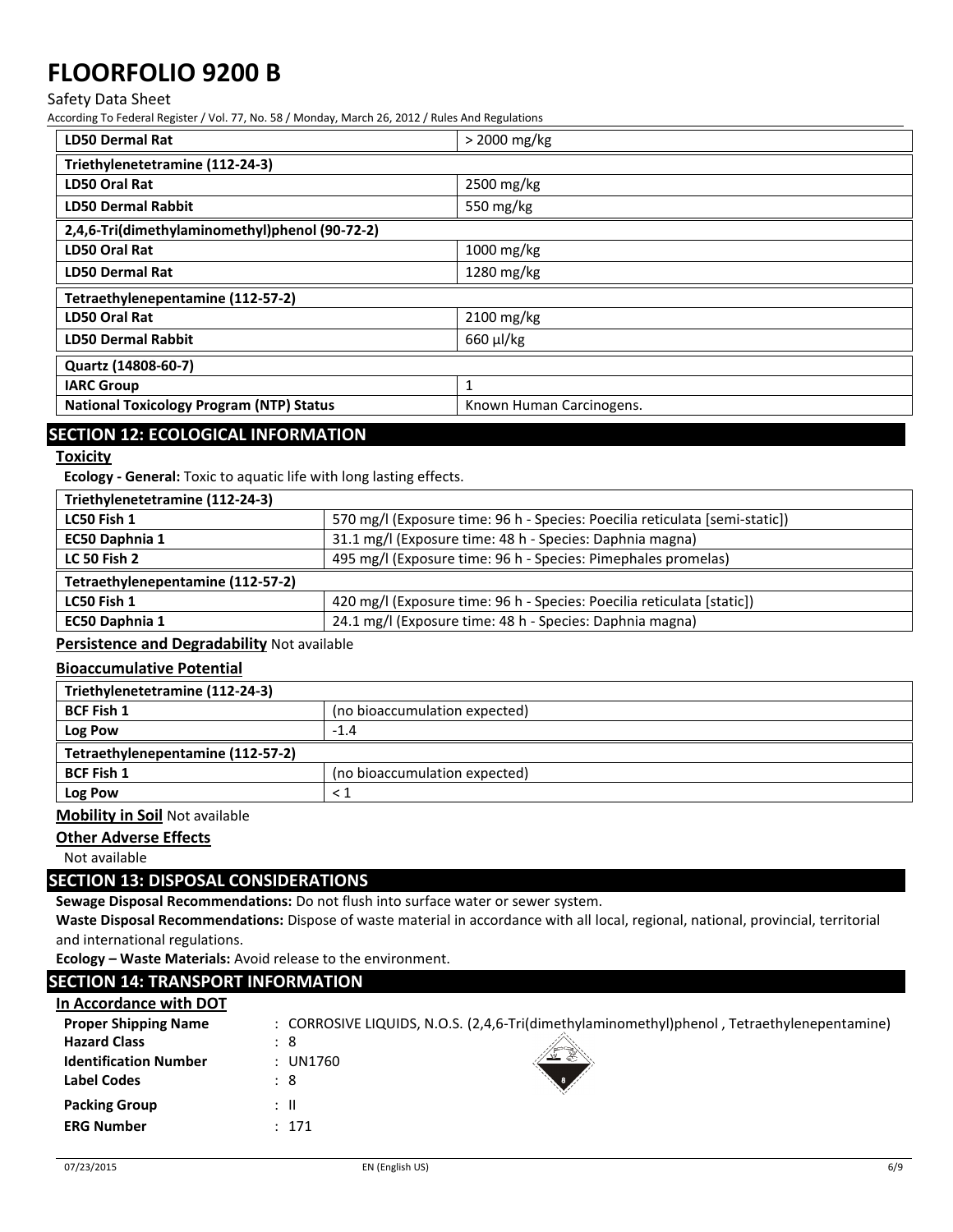Safety Data Sheet

According To Federal Register / Vol. 77, No. 58 / Monday, March 26, 2012 / Rules And Regulations

# **Please note there is a DOT exemption per below:**

**Limited Quantities** : Packages having a volumetric capacity of no more than 1.0L/0.3 gallons and meeting the requirements of 49 CFR 173.154(b) are exempt from many of the DOT requirements for this classification. Each package must display the following limited quantity label.



# **In Accordance with IMDG**

| <b>Proper Shipping Name</b>   | : CORROSIVE LIQUID, N.O.S.(2,4,6-Tri(dimethylaminomethyl)phenol, Tetraethylenepentamine)  |
|-------------------------------|-------------------------------------------------------------------------------------------|
| <b>Hazard Class</b>           | : 8                                                                                       |
| <b>Identification Number</b>  | : UN1760                                                                                  |
| <b>Packing Group</b>          | $\therefore$ $\blacksquare$                                                               |
| <b>Label Codes</b>            | : 8                                                                                       |
| EmS-No. (Fire)                | $: F-A$                                                                                   |
| EmS-No. (Spillage)            | $: S-B$                                                                                   |
| <b>Marine pollutant</b>       | : Marine pollutant                                                                        |
| In Accordance with IATA       |                                                                                           |
| <b>Proper Shipping Name</b>   | : CORROSIVE LIQUID, N.O.S. (2,4,6-Tri(dimethylaminomethyl)phenol, Tetraethylenepentamine) |
| <b>Packing Group</b>          | ÷Ш                                                                                        |
| <b>Identification Number</b>  | : UN1760                                                                                  |
| <b>Hazard Class</b>           | : 8                                                                                       |
| <b>Label Codes</b>            | : 8                                                                                       |
| <b>ERG Code (IATA)</b>        | : 8L                                                                                      |
| In Accordance with TDG        |                                                                                           |
| <b>Proper Shipping Name</b>   | : CORROSIVE LIQUID, N.O.S. (2,4,6-Tri(dimethylaminomethyl)phenol, Tetraethylenepentamine) |
| <b>Packing Group</b>          | $\therefore$ $\blacksquare$                                                               |
| <b>Hazard Class</b>           | : 8                                                                                       |
| <b>Identification Number</b>  | : UN1760                                                                                  |
| <b>Label Codes</b>            | : 8                                                                                       |
| <b>Marine Pollutant (TDG)</b> | : Marine pollutant                                                                        |
|                               |                                                                                           |

# **Please note there is a TDG exemption per below:**

**Limited Quantities** : Packages having a volumetric capacity of no more than 1.0L and meeting the requirements of Transportation of Dangerous Goods Part 1 Section 1.17 Limited Quantites are exempt from many of the TDG requirements for this classification. Each package must display the following limited quantity label.

# **SECTION 15: REGULATORY INFORMATION**

**US Federal Regulations**

| <b>SARA Section 311/312 Hazard Classes</b>                                | Immediate (acute) health hazard |  |
|---------------------------------------------------------------------------|---------------------------------|--|
|                                                                           | Delayed (chronic) health hazard |  |
|                                                                           |                                 |  |
| Propanol, oxybis-, dibenzoate (27138-31-4)                                |                                 |  |
| Listed on the United States TSCA (Toxic Substances Control Act) inventory |                                 |  |
| Quartz (14808-60-7)                                                       |                                 |  |
| Listed on the United States TSCA (Toyis Substances Control Act) inventory |                                 |  |

Listed on the United States TSCA (Toxic Substances Control Act) inventory

Г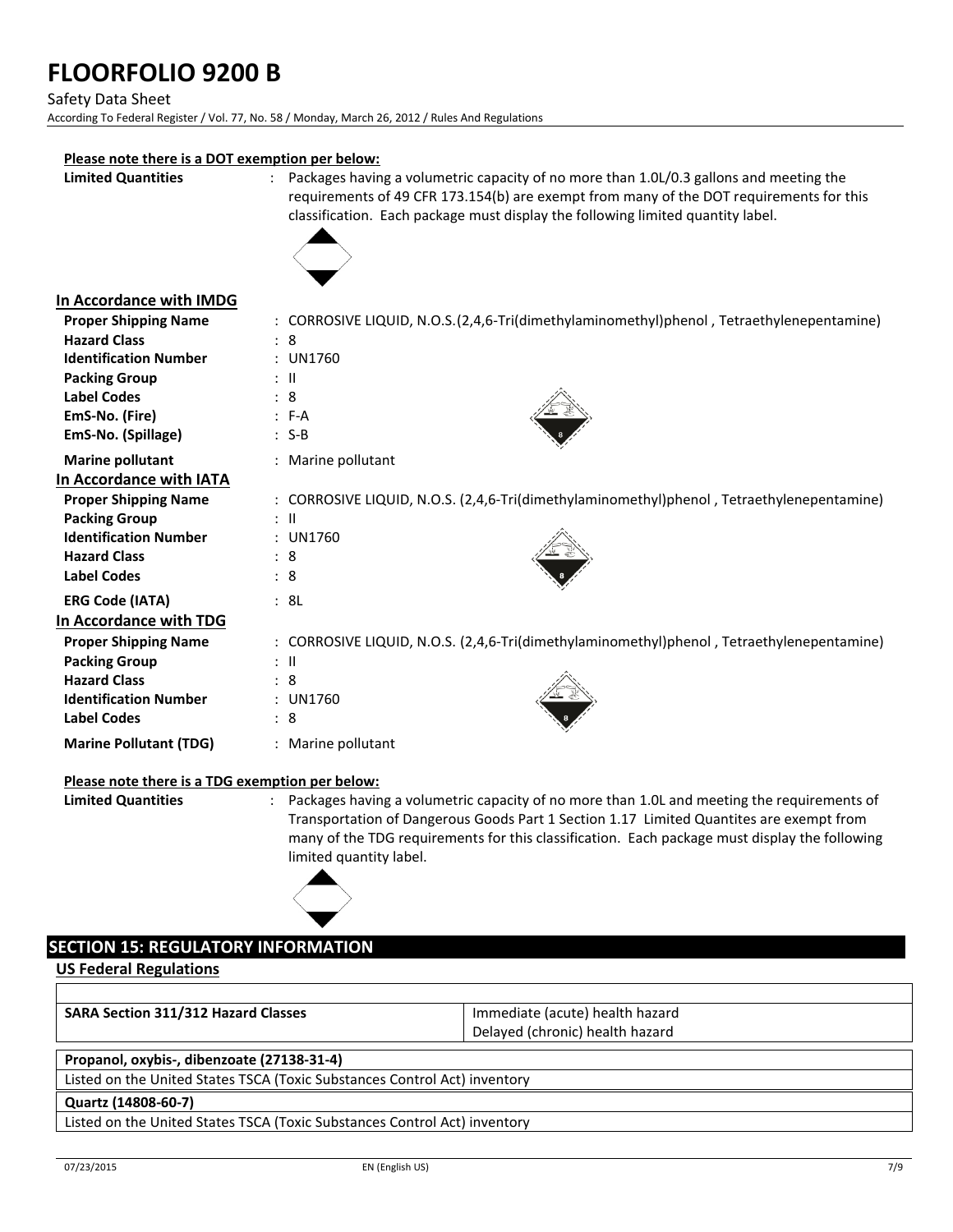#### Safety Data Sheet

According To Federal Register / Vol. 77, No. 58 / Monday, March 26, 2012 / Rules And Regulations

| Fatty acids, C18-unsaturated, dimers, polymers with tall-oil fatty acids and triethylenetetramine (68082-29-1) |  |  |
|----------------------------------------------------------------------------------------------------------------|--|--|
| Listed on the United States TSCA (Toxic Substances Control Act) inventory                                      |  |  |
| Triethylenetetramine (112-24-3)                                                                                |  |  |
| Listed on the United States TSCA (Toxic Substances Control Act) inventory                                      |  |  |
| 2,4,6-Tri(dimethylaminomethyl)phenol (90-72-2)                                                                 |  |  |
| Listed on the United States TSCA (Toxic Substances Control Act) inventory                                      |  |  |
| Tetraethylenepentamine (112-57-2)                                                                              |  |  |
| Listed on the United States TSCA (Toxic Substances Control Act) inventory                                      |  |  |

# **US State Regulations**

| Quartz (14808-60-7)                                   |                                                                |
|-------------------------------------------------------|----------------------------------------------------------------|
| U.S. - California - Proposition 65 - Carcinogens List | WARNING: This product contains chemicals known to the State of |
|                                                       | California to cause cancer.                                    |

#### **Quartz (14808-60-7)**

- U.S. Massachusetts Right To Know List
- U.S. New Jersey Right to Know Hazardous Substance List
- U.S. Pennsylvania RTK (Right to Know) List

### **Triethylenetetramine (112-24-3)**

- U.S. Massachusetts Right To Know List
- U.S. New Jersey Right to Know Hazardous Substance List
- U.S. Pennsylvania RTK (Right to Know) List

# **Tetraethylenepentamine (112-57-2)**

- U.S. Massachusetts Right To Know List
- U.S. New Jersey Right to Know Hazardous Substance List
- U.S. Pennsylvania RTK (Right to Know) List

# **Canadian Regulations**

| <b>WHMIS Classification</b> | Class D Division 2 Subdivision A - Very toxic material causing other toxic effects |  |
|-----------------------------|------------------------------------------------------------------------------------|--|
|                             | Class D Division 2 Subdivision B - Toxic material causing other toxic effects      |  |
|                             | <b>Class E - Corrosive Material</b>                                                |  |
|                             |                                                                                    |  |

| Propanol, oxybis-, dibenzoate (27138-31-4)                                                                     |                                                                                    |  |
|----------------------------------------------------------------------------------------------------------------|------------------------------------------------------------------------------------|--|
| Listed on the Canadian DSL (Domestic Substances List)                                                          |                                                                                    |  |
| <b>WHMIS Classification</b>                                                                                    | Uncontrolled product according to WHMIS classification criteria                    |  |
| Quartz (14808-60-7)                                                                                            |                                                                                    |  |
| Listed on the Canadian DSL (Domestic Substances List)                                                          |                                                                                    |  |
| Listed on the Canadian IDL (Ingredient Disclosure List)                                                        |                                                                                    |  |
| <b>IDL Concentration 1%</b>                                                                                    |                                                                                    |  |
| <b>WHMIS Classification</b>                                                                                    | Class D Division 2 Subdivision A - Very toxic material causing other toxic effects |  |
| Fatty acids, C18-unsaturated, dimers, polymers with tall-oil fatty acids and triethylenetetramine (68082-29-1) |                                                                                    |  |
| Listed on the Canadian DSL (Domestic Substances List)                                                          |                                                                                    |  |
| <b>WHMIS Classification</b>                                                                                    | Class D Division 2 Subdivision B - Toxic material causing other toxic effects      |  |
|                                                                                                                | <b>Class E - Corrosive Material</b>                                                |  |